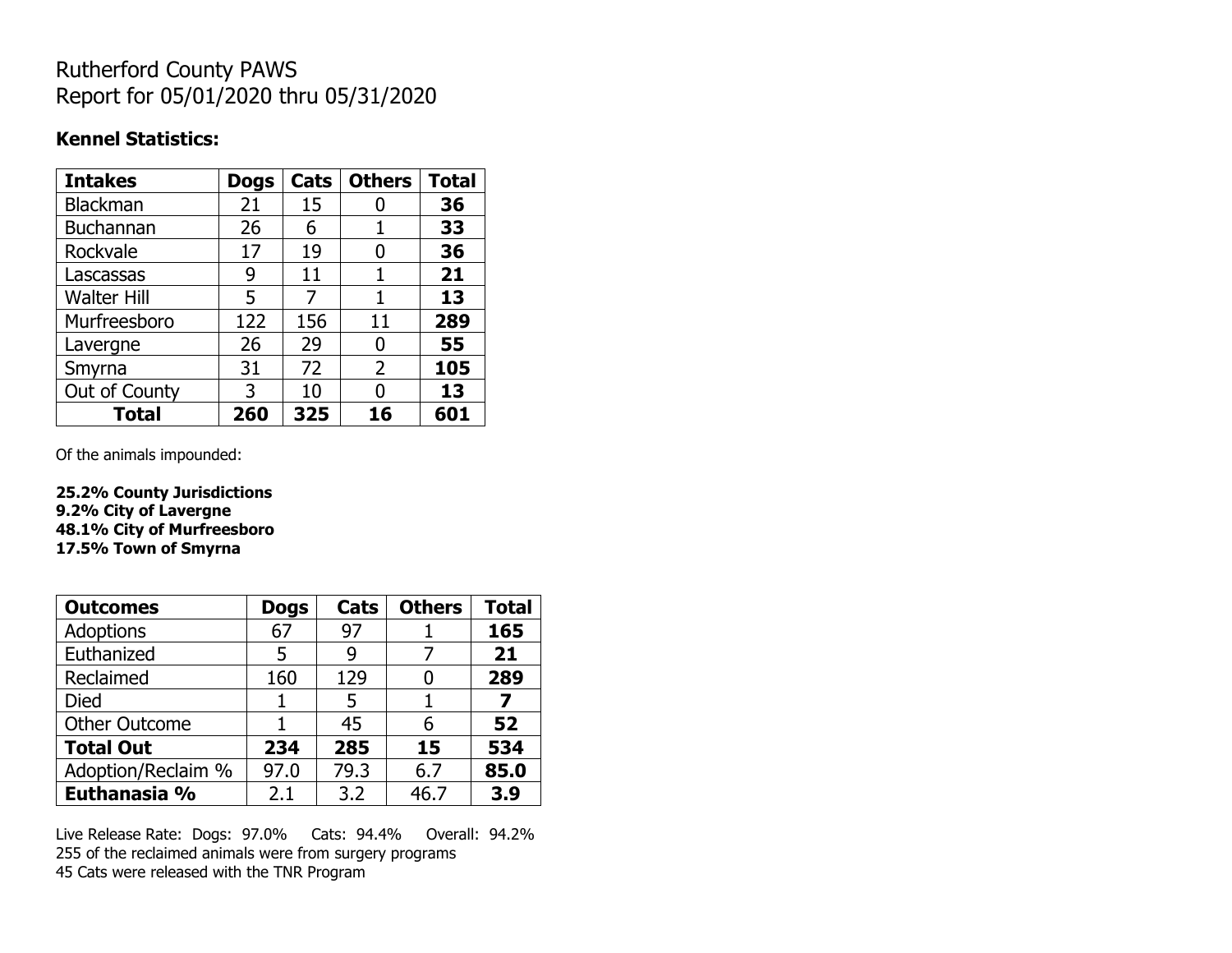Animals left in shelter on 05/31/2020: 84

1339 People visited the shelter looking for a lost /new pet.

2399 Logged calls/voice mails for the month.

### **Activity Report by Jurisdiction:**

| Zones           | <b>Calls Received</b> | Calls Completed |
|-----------------|-----------------------|-----------------|
| <b>Blackman</b> | 162                   | 169             |
| Buchannan       | 83                    | 84              |
| Lavergne        | 219                   | 231             |
| Lascassas       | 104                   | 110             |
| Murfreesboro    | 513                   | 555             |
| Rockvale        | 93                    | 99              |
| Smyrna          | 130                   | 141             |
| Walter Hill     | 33                    | 36              |
| Out of Area     | 47                    | 49              |
| <b>Total</b>    | 1384                  | 1474            |

37.7% County Jurisdictions 15.8% City of Lavergne 37.1% City of Murfreesboro 9.4% Town of Smyrna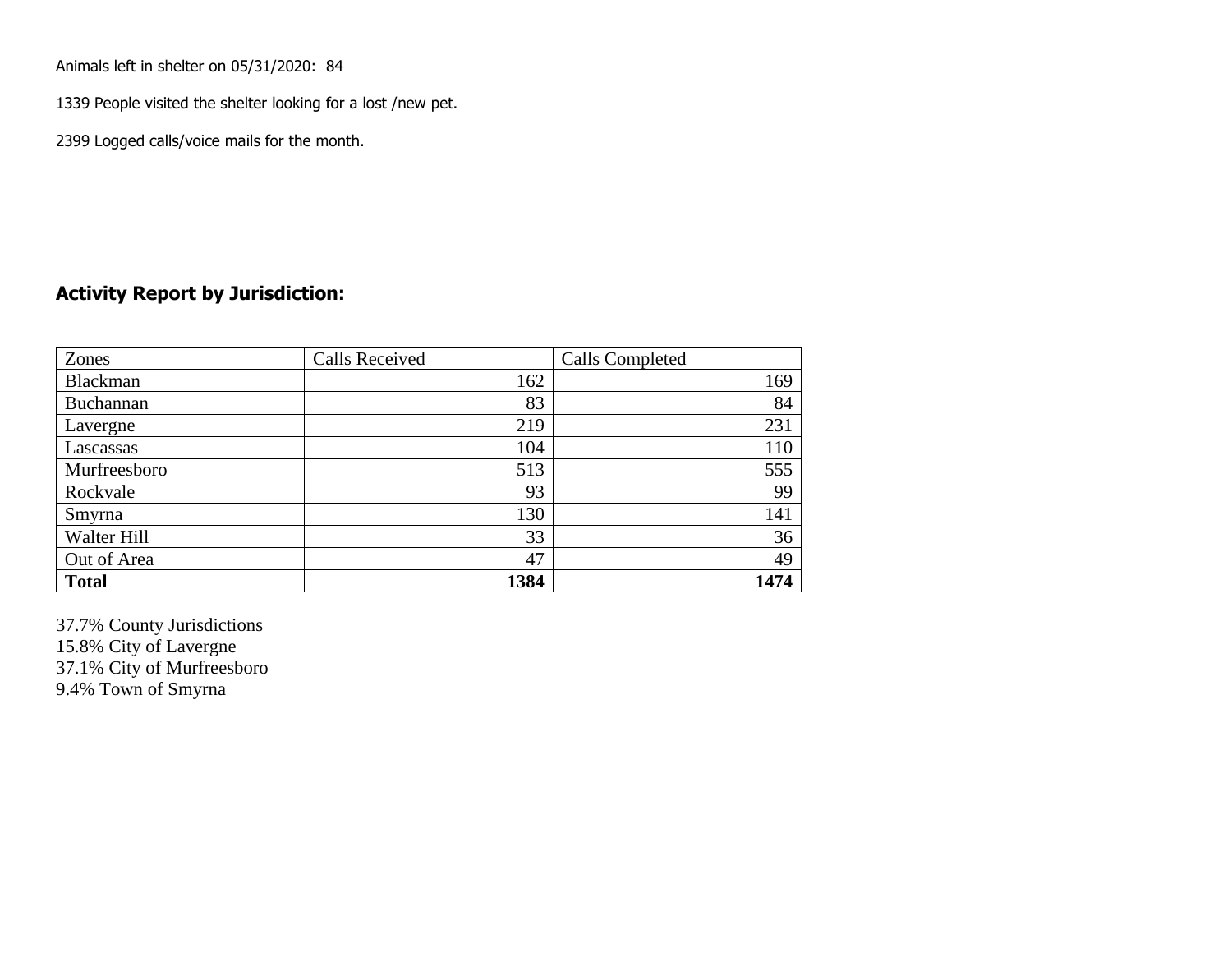# **Mileage:**

| <b>Officer</b> | <b>Miles</b> |
|----------------|--------------|
| 419            | 1245         |
| 422            | 1286         |
| 424            | 1078         |
| 425            | 1309         |
| 426            | 1124         |
| 427            | 967          |
| 428            | 1022         |
| 430            | 1140         |
| 434            | 366          |
| 437            | 1231         |
|                |              |
|                |              |
|                |              |
|                |              |
|                |              |
|                |              |
|                |              |
| <b>Total</b>   | 10768        |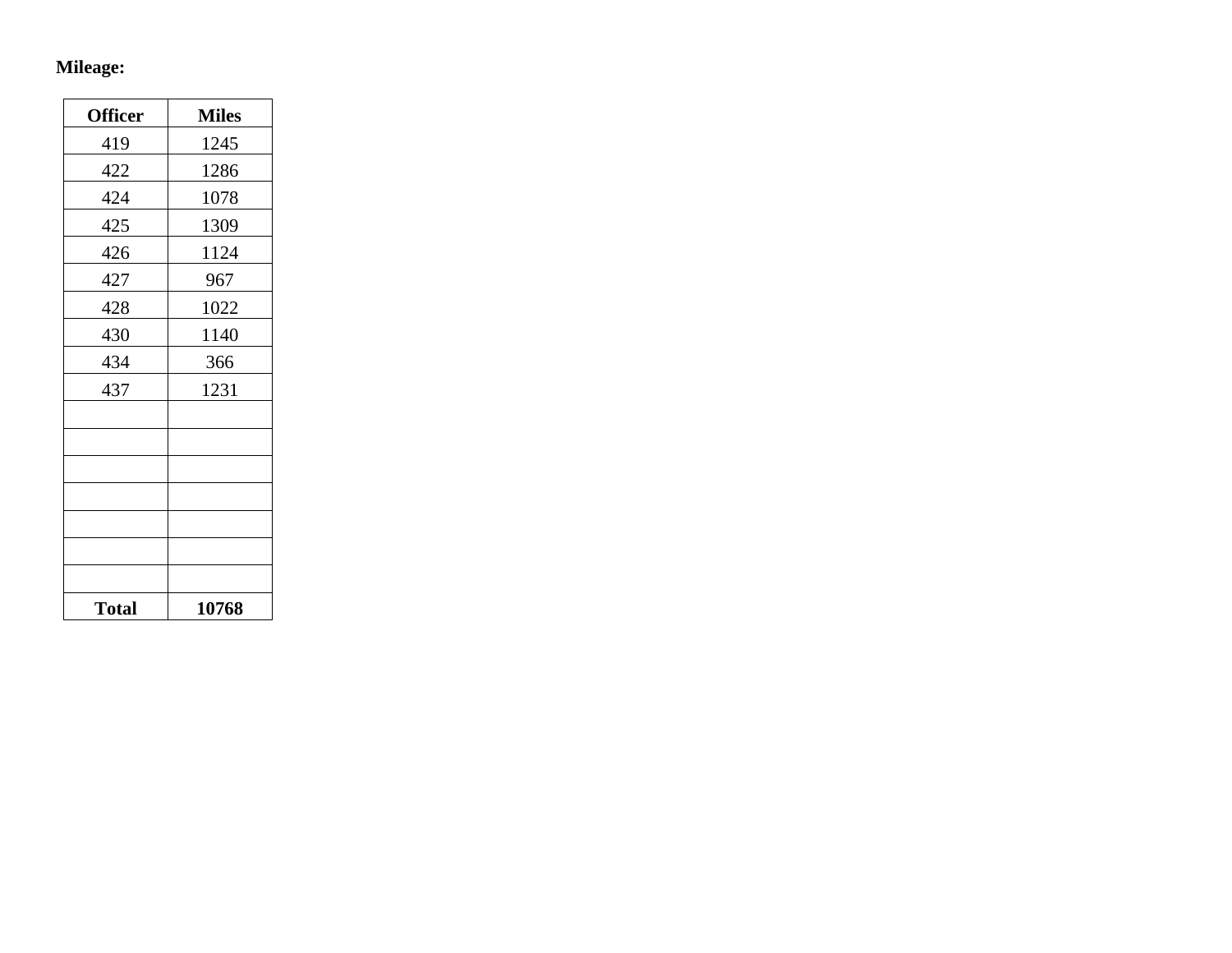## Fiscal Year-to-Date Report 07/01/2019 thru 05/31/2020

### **Kennel Statistics:**

| <b>Intakes</b>     | <b>Dogs</b> | Cats | <b>Others</b> | <b>Total</b> |
|--------------------|-------------|------|---------------|--------------|
| Blackman           | 133         | 150  | 4             | 287          |
| <b>Buchannan</b>   | 163         | 139  | 5             | 307          |
| Rockvale           | 156         | 167  | 8             | 331          |
| Lascassas          | 87          | 89   | 9             | 185          |
| <b>Walter Hill</b> | 51          | 109  | 3             | 163          |
| Murfreesboro       | 1487        | 1413 | 109           | 3009         |
| Lavergne           | 263         | 300  | 8             | 571          |
| Smyrna             | 370         | 532  | 30            | 932          |
| Out of County      | 39          | 38   |               | 78           |
| <b>Total</b>       | 2749        | 2937 | 177           | 5863         |

Of the animals impounded since July 01:

**23.1% County Jurisdictions 9.7% City of Lavergne**

**51.3% City of Murfreesboro**

**15.9% Town of Smyrna**

| <b>Outcomes</b>      | <b>Dogs</b> | Cats | <b>Others</b> | <b>Total</b> |
|----------------------|-------------|------|---------------|--------------|
| <b>Adoptions</b>     | 1266        | 1221 | 38            | 2525         |
| Euthanized           | 136         | 148  | 52            | 336          |
| Reclaimed            | 1305        | 980  | 12            | 2297         |
| <b>Died</b>          | 12          | 60   | 11            | 83           |
| <b>Other Outcome</b> | 51          | 560  | 65            | 676          |
| <b>Total Out</b>     | 2770        | 2969 | 178           | 5917         |
| Adoption/Reclaim %   | 92.8        | 74.1 | 28.1          | 81.5         |
| Euthanasia %         | 4.9         | 5.0  | 29.2          | 5.7          |

Live Release Rate: 91.7%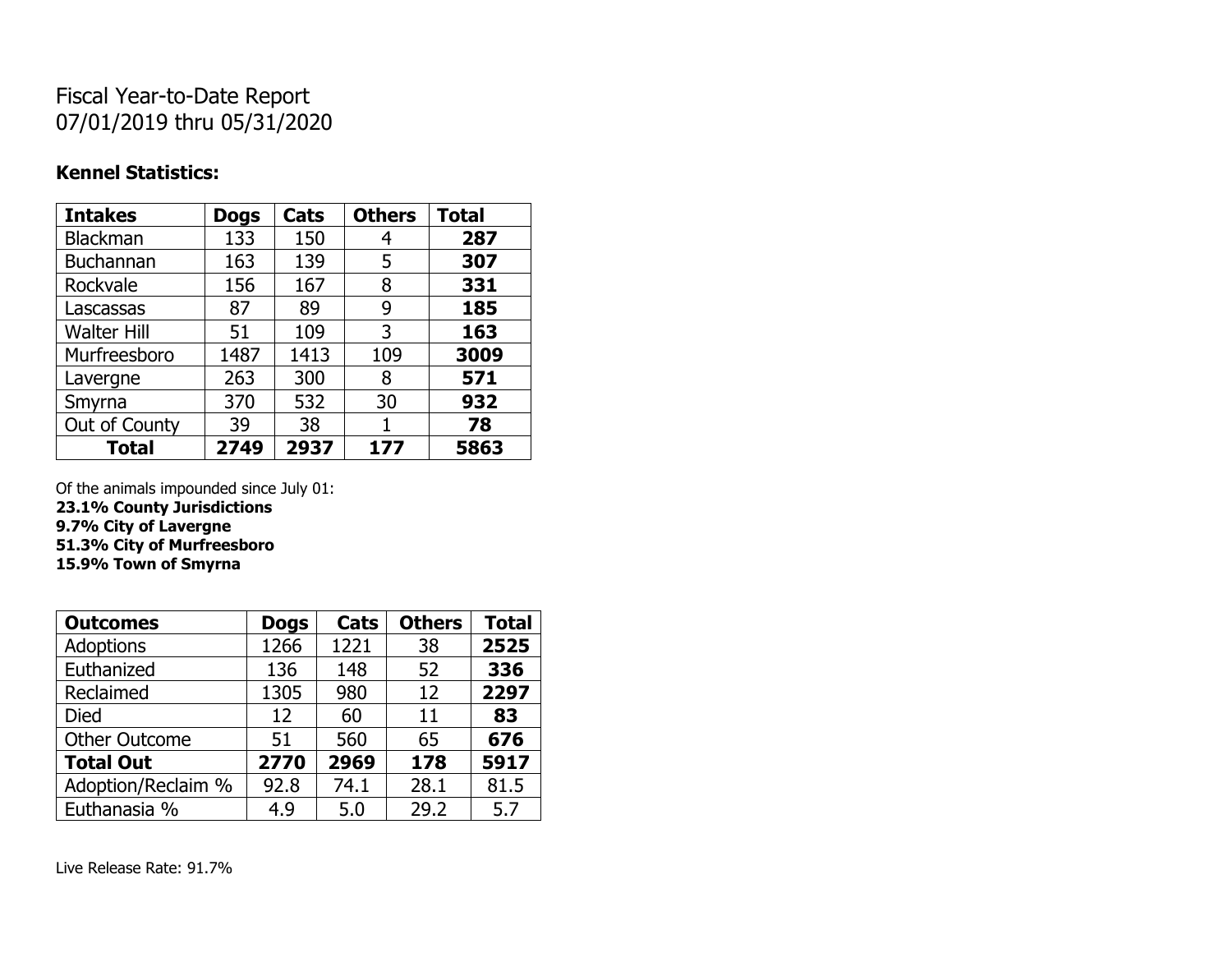24818 People have visited the shelter since July 01, 2019 looking for a lost /new pet.

23073 Logged calls/voice mails since July 01, 2019.

### **Activity Report by Jurisdiction:**

| Zones           | <b>Calls Received</b> | Calls Completed |
|-----------------|-----------------------|-----------------|
| <b>Blackman</b> | 1930                  | 1974            |
| Buchannan       | 1354                  | 1369            |
| Lavergne        | 2535                  | 2578            |
| Lascassas       | 1315                  | 1332            |
| Murfreesboro    | 6849                  | 6954            |
| Rockvale        | 1256                  | 1273            |
| Smyrna          | 1945                  | 1972            |
| Walter Hill     | 856                   | 863             |
| Out of Area     | 330                   | 331             |
| <b>Total</b>    | 18370                 | 18619           |

38.3% County Jurisdictions 13.8% City of Lavergne 37.3% City of Murfreesboro 10.6% Town of Smyrna